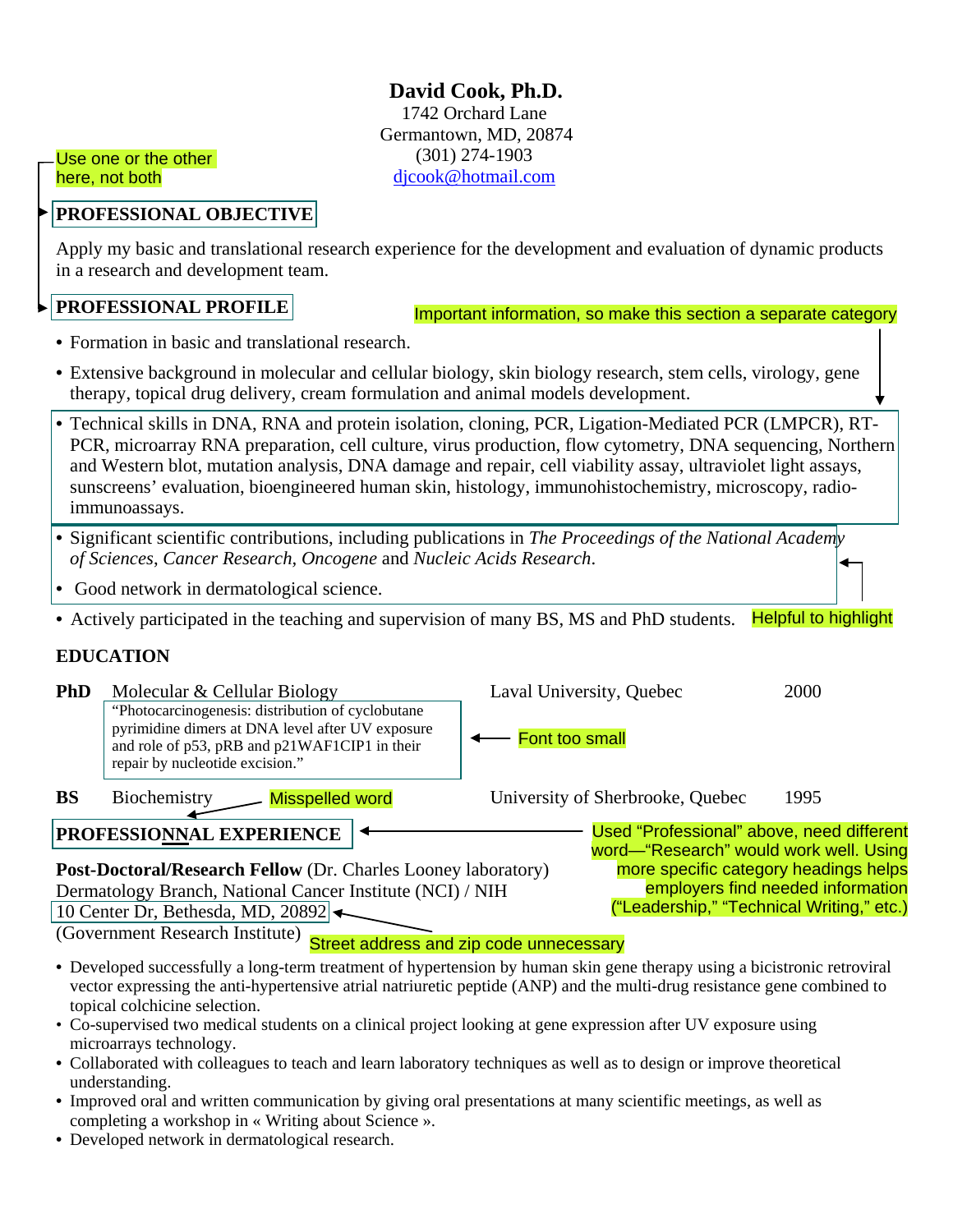#### **Post-Doctoral Fellow** (Dr. Arnold Palmier laboratory) 07/2000 – 08/2002

Guy-Bernier Research Center, Hôpital Maisonneuve-Rosemont5415, Boulevard de l'Assomption, Montreal, Qc, H1T 2M4

- **•** Demonstrated the role of p53 in the transcription-coupled nucleotide excision repair is UV wavelength-dependent.
- **•** Established LMPCR technique in the laboratory.
- **•** Trained MS and PhD students to use LMPCR technique.
- **•** Cooperated with colleague in the organization and funding of research center social events.
- **•** Served as a supervisor for Invitrogen Inc. supply center to advise customer about Invitrogen products and maintain upto-date inventory as well as process orders.

#### **Ph.D. Student** (Dr. Didier Renaud laboratory) **Could use more "white space" bere**  $09/1995 - 07/2000$ Laval University. Quebec, Canada Research Center St-François d'Assise 10, rue de l'Espinay, Quebec, Qc, G1L 3L5 Could use more "white space" here (space between bullet points.) Also, try to keep margins at 0.75" or more. This is 0.5" and it seems cramped.

- **•** Developed and executed an independent research project studying UV DNA damage and repair after sunlight exposure.
- **•** Measured sunscreens' efficacy using human skin equivalents as *in vitro* model.
- **•** Adapted a non-isotopic labeling approach to reveal LMPCR autoradiogram.
- **•** Supervised and taught graduate and post-graduate students.
- **•** Developed computer skills in PC and Mac platforms and software as well as created and updated our student association's webpage.
- Co-chaired the platform session on Photocarcinogenesis, 27<sup>th</sup> annual meeting of American Society for Photobiology (ASP), Washington, DC.

## **FELLOWSHIPS**

Quotes unnecessary here

07/2005 - 09/2007 "**Fellowship**": Post-Doctoral Visiting Fellow Research Fellowship, NCI, NIH.

07/2002 - 06/2005 "**Fellowship**": Canadian Institutes of Health Research, Grant # 200204MFE-102402- 58433.

07/2000 - 07/2002 "**Fellowship**": National Cancer Institute of Canada, Terry Fox Grant # 011486.

# **AWARDS & HONORS**

- 05/2008 "Albert M. Kligman Travel Fellowship" from Society of Investigative Dermatology.
- 07/2000 "Associate Member Travel Grant Award Competition" from ASP.
- 02/2000 "National Cancer Institute of Canada student travel award".
- 07/1999 "Associate Member Travel Grant Award Competition" from ASP.
- 03/1999 "AACR-AFLAC Scholar in Cancer Research Award".
- 07/1998 "Associate Member Travel Grant Award Competition" from ASP.
- 03/1998 "AACR-Glaxo Wellcome Oncology Research Scholar Award".
- 10/1996 **Best presentation** at the Carlton-Auger Scientific Day of the Department of Pathology of Laval University.

## **PROFESSIONAL SOCIETIES**

American Association for Cancer Research (AACR) American Society for Photobiology (ASP) American Society of Gene Therapy (ASGT) Society of Investigative Dermatology (SID)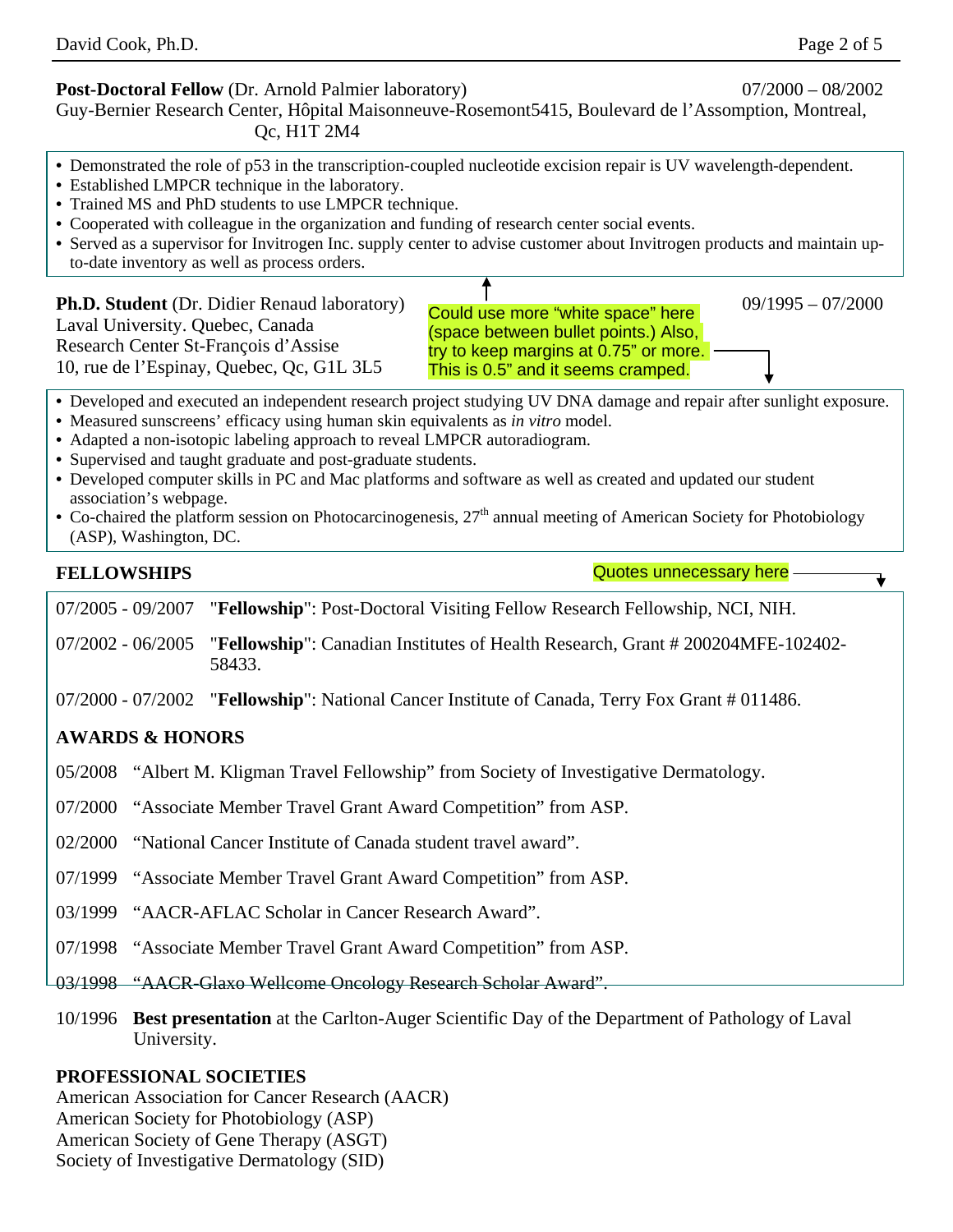# **PUBLICATIONS**

### Putting your name in bold in lists of publications helps the reader find information more quickly.

- **«** Selectable bicistronic vectors in skin gene therapy » Scheidemann F, **Cook D**, Pfützner W. *Archives of Dermatological Research* (2008) (online publication, July 29)
- **«** The skin as a biofactory for systemic secretion of erythropoietin: potential of genetically modified keratinocytes and fibroblasts » Scheidemann F, Löser M, Niedermeier A, Kromminga A, **Cook D**, Vogel JC, Pfützner W. *Experimental Dermatology* (2008) 17(6):481-8
- **• «** An approach to achieve long-term expression in skin gene therapy » **Cook D**, Pfützner W, Vogel JC. *Toxicologic Pathology* (2008) 36(1):104-11
- **• «** UV wavelength-dependent regulation of transcription-coupled nucleotide excision repair in p53-deficient human cells » Mathonnet G, Leger C, Desnoyers J, Drouin R, **Cook D**, Drobetsky EA. *Proceedings of the National Academy of Sciences* (2003) 100(12):7219-24
- **• «** UVA-induced cyclobutane pyrimidine dimers form predominantly at thymine-thymine dipyrimidines and correlate with the mutation spectrum in rodent cells » Rochette PJ, **Cook D**, Drouin R, Perdiz D, Bastien N, Drobetsky EA, Sage E. *Nucleic Acids Research* (2003) 31(11):2786-94
- **• «** Human cells bearing homozygous mutations in the DNA mismatch repair genes hMLH1 or hMSH2 are fully proficient in transcription-coupled nucleotide excision repair » Rochette PJ, Bastien N, McKay BC, **Cook D**, Drobetsky EA, Drouin R. *Oncogene* (2002) 21(37):5743-52
- **• «** Repeated exposures of human skin equivalent to low doses of ultraviolet-B radiation lead to changes in cellular functions and accumulation of cyclobutane pyrimidine dimers » Chouinard N, **Cook D**, Mitchell DL, Robert M, Drouin R, Rouabhia M. *Biochemistry and Cellular Biology* (2001) 79(4):507-15
- **• «** *In vivo* DNA analysis » Drouin R, **Cook D**, Angers M, Ouellet S. *Second edition of Methods in Molecular Biology, Protein-DNA Interaction Protocols, Humana Press* (2001) 148:175-219.
- **• «** Ablation of p21waf1cip1 expression enhances the capacity of p53-deficient human tumor cells to repair UVB-induced DNA damage » **Cook D**, Loignon M, Drouin R, Drobetsky EA. *Cancer Research* (2001) 61(9):3781-6
- **• «** Human cells compromised for p53 function exhibit defective global- and transcription coupled-nucleotide excision repair whereas cells compromised for pRb function are defective only in global repair » Cook D, Drouin R, Baril C, Drobetsky EA. *Proceedings of the National Academy of Sciences* (1999) 96(26):15038-43
- **• «** A digoxigenin-based method using chemiluminescence to detect DNA sequence ladders on large nylon membranes » **Cook D**, Bissonauth V, Drouin R. *Biochemica* (1999) 2:22-24 [https://www.roche-applied-science.com/techresources](https://www.roche-applied-science.com/techresources/app_supp.jsp?id=010900) /app\_supp.jsp?id=010900
- **• «** The Multilayered Organization of Engineered Human Skin Does Not Influence the Formation of Sunlight-Induced Cyclobutane Pyrimidine Dimers in Cellular DNA » **Cook D**, Rouabhia M, Drobetsky EA, Drouin R. *Cancer Research* (1999) 59(2):285-9
- **• «** UVB-induced cyclobutane pyrimidine dimer frequency correlates with skin cancer mutational hotspots in *p53* » Drouin R, **Cook D**. *Photochemistry and Photobiology* (1997) 66(5):719-26

**ORAL PRESENTATIONS**

Make sure indentation is consistent.

• 06/2007 Invited speaker at the  $26<sup>th</sup>$  annual symposium of the Society of Toxicologic Pathology. « Gene therapy targeting skin and keratinocyte stem cells », Session C : Genetically Based Therapies. Rio Grande, PR.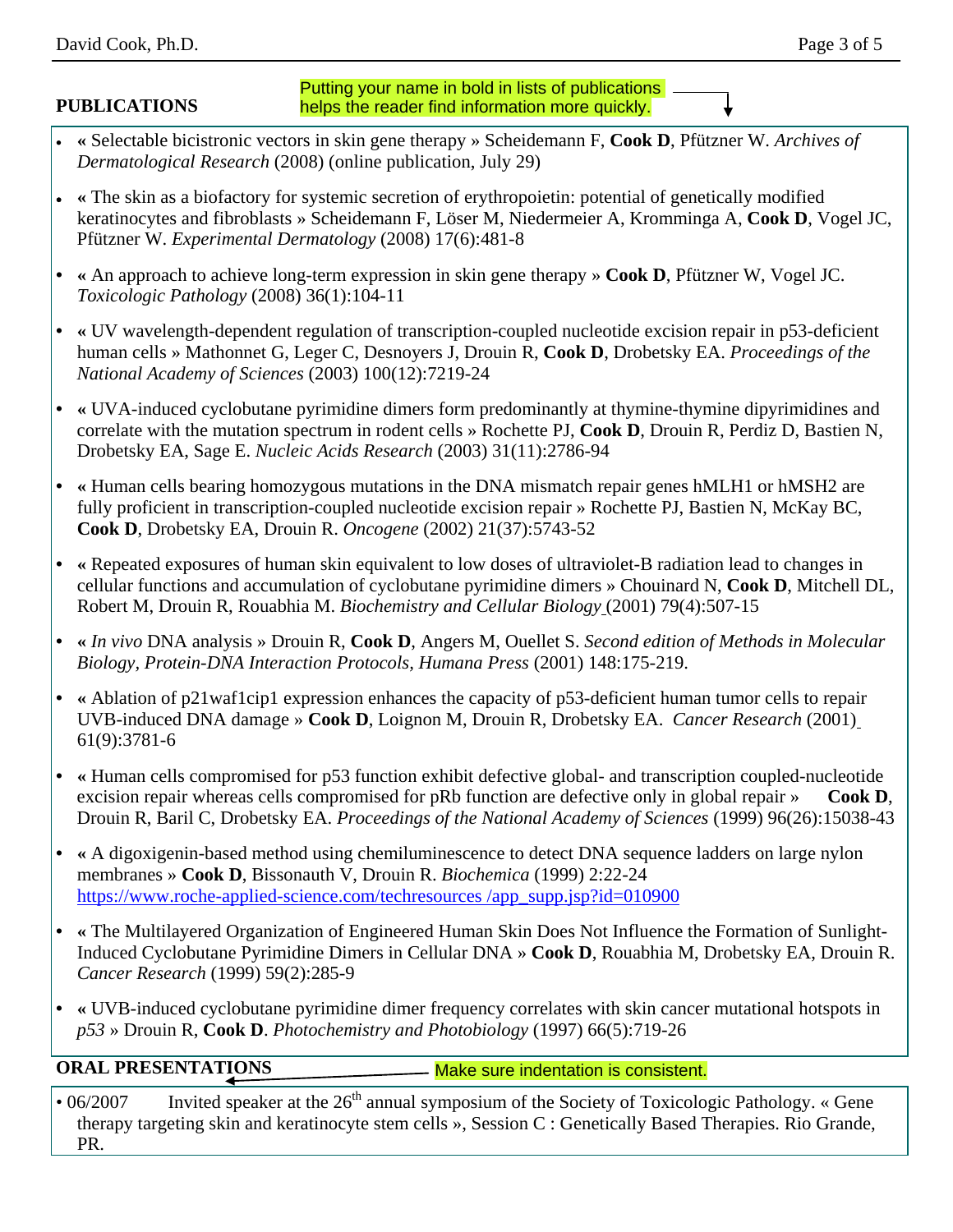- 05/2007 **Cook D**, Terunuma A, Tock CL, Pfützner W, Ohyama M, Vogel JC: Skin gene therapy: systemic delivery of the anti-hypertensive ANP by genetically modified human skin equivalents. 68th Annual meeting of the SID, Los Angeles, CA. (**Was acknowledged in the annual meeting «highlight» report, Journal of Investigative Dermatology (2007), 127, 2073-2076.**)
- 06/2005 **Cook D**, Tock CL, Ohyama M, Vogel JC: A skin gene therapy approach to treat hypertension using long-term expression and systemic delivery of ANP from the skin. 8th Annual meeting of the ASGT, St-Louis, MO.
- 07/2000 **Cook D**, Loignon M, Drouin R, Drobetsky EA: P21waf1-mediated inhibition of DNA repair in p53 deficient human cells following treatment with UVB. 13th International Congress on Photobiology and 28th Annual Meeting of the ASP, San Francisco, CA.
- 07/1999 **Cook D**, Drouin R, Drobetsky EA: The role of p53 and downstream effectors in the control of nucleotide excision repair rates in UV-irradiated human cells. 27th Annual Meeting of the ASP, Washington, DC.

## **ELECTED POSTER PRESENTATIONS**

With dates in the margin and blank lines between each entry, bullet points are unnecessary.

- 05/2008 **Cook D**, Kim SM, Terunuma A, Qin, Y, Tock CL, Pfuztner W, Schnermann J, Vogel JC: Human skin gene therapy can be used to deliver anti-hypertensive ANP in order to prevent blood pressure elevation in high-salt diet immunocompromised mice. The International Investigative Dermatology, Kyoto, Japan.
- 05/2006 **Cook D**, Tock CL, Ohyama M, Vogel JC: Development of genetically modified human skin equivalents for systemic in vivo delivery of ANP for the treatment of hypertension. 67th Annual meeting of the SID, Philadelphia, PA.
- 04/2000 **Cook D**, Drouin R, Drobetsky EA: The role of p21waf1 in the control of nucleotide excision repair rates in UV-irradiated human cells. 91th Annual meeting of the AACR, San Francisco, CA.
- 04/1999 **Cook D**, Drouin R, Drobetsky EA: Influence of the p53 regulatory pathway on the rate of nucleotide excision repair in UV-irradiated human cells. 90th Annual meeting of the AACR, Philadelphia, PA.
- 07/1998 **Cook D**, Rouabhia M, Drobetsky EA, Drouin R: Can cyclobutane pyrimidine dimers be a possible molecular link between sunlight exposure and p53 mutational hotspots in nonmelanoma skin cancer. 26th Annual meeting of the ASP, Snowbird, UT.